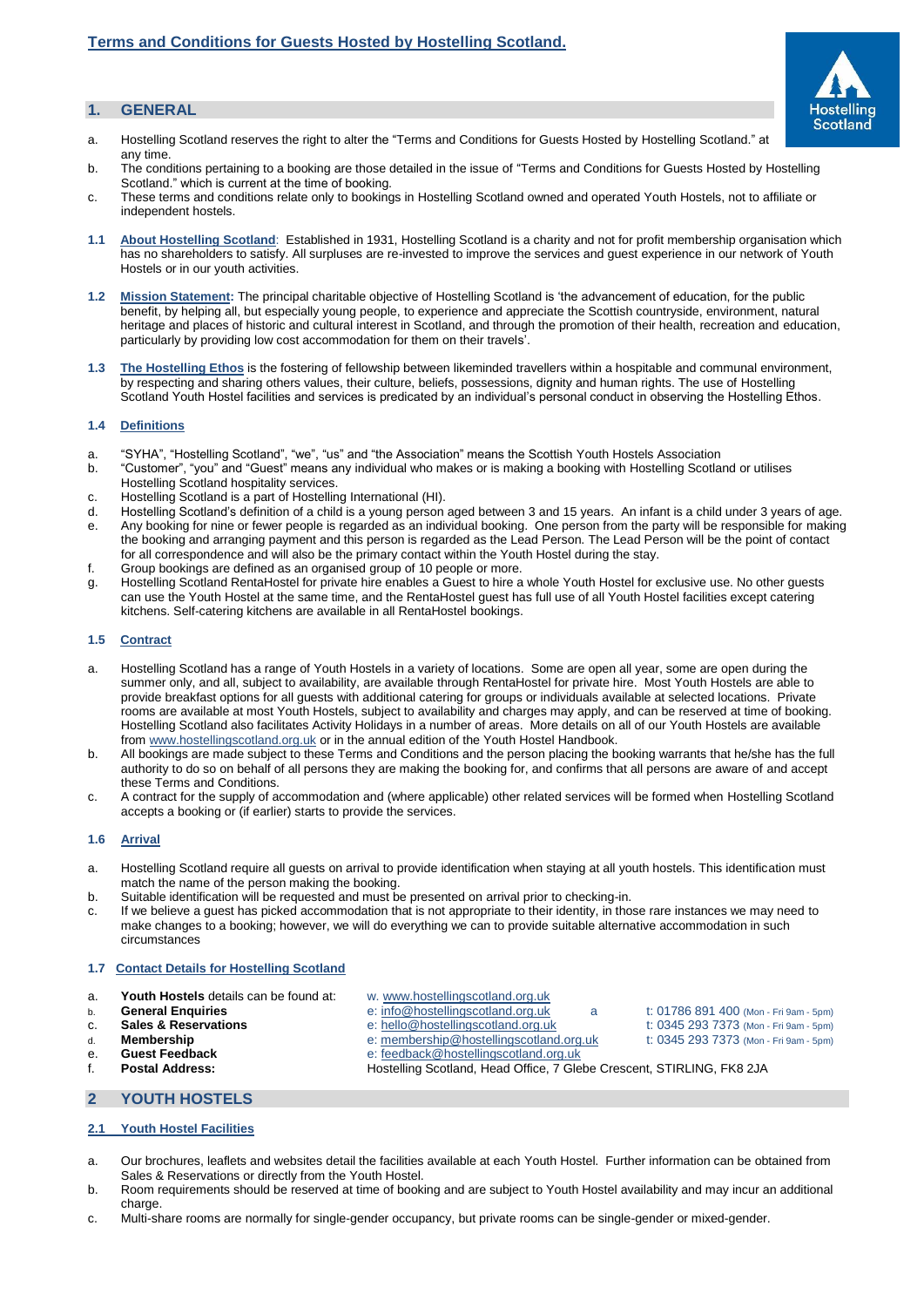- d. Hostelling Scotland accepts no responsibility for extra costs incurred by any person, driver or group leader not willing to share room facilities with others drivers, group leaders or persons.
- e. Hostelling Scotland reserves the right to amend rooming lists until the time of arrival.<br>f. Some Youth Hostels are open all day although access to bedrooms/shared rooms m
- Some Youth Hostels are open all day although access to bedrooms/shared rooms may not be possible until 1700 hours.
- g. Other Youth Hostels are open from 1700 hours and guests are expected to check out by 1000 hours.<br>h. Bed linen is provided at all Youth Hostels with the exception of Glen Affric where pillows and blankets
- h. Bed linen is provided at all Youth Hostels with the exception of Glen Affric where pillows and blankets are provided but guests will need to bring a 3-4 season sleeping bag and pillow case.
- i. There is no vehicular access to Loch Ossian or Glen Affric. Loch Ossian can be accessed by foot from the local train station (Corrour Station), 1 mile away. Glen Affric is in a remote location with the nearest road access approx. 7.5 miles away. Hostelling Scotland recommend that you bring a map and compass, appropriate outdoor clothing and footwear. Allow at least 3.5 hours to walk to the Youth Hostel.

# **2.2 Private accommodation**

a. To meet the requirements of all our guests, private rooms are available at some Hostelling Scotland Youth Hostels. **Please note the majority of our beds are bunk beds in both shared and private accommodation**. If you have a specific requirement then please contact reservations or the hostel direct in advance, at least 72 hours prior to arrival.

What to expect in Hostelling Scotland private rooms

|                            | 3, 4, 5 & 6 Bunk<br><b>Private Room</b> | <b>Twin Bunk</b><br><b>Private Room</b> | <b>Single/Double Bunk Private</b><br>Room |
|----------------------------|-----------------------------------------|-----------------------------------------|-------------------------------------------|
| <b>Free Bed linen</b>      |                                         |                                         |                                           |
| <b>Towels provided</b>     |                                         |                                         |                                           |
| Sleeps (Number of persons) | $3$ to $6$                              | 1 to 2                                  | 1 to $2$                                  |
|                            | 3, 4, 5 & 6 Bunk<br><b>Private Room</b> | <b>Twin Bunk</b><br><b>Private Room</b> | <b>Single/Double Bunk Private</b><br>Room |

# **2.3 Accuracy of Information and Promotional Materials**

- a. Hostelling Scotland exercises all due care and diligence when producing electronic and printed materials on Youth Hostel facilities and local attractions. However, Hostelling Scotland reserve the right to revise, update or make obsolete some or all of the contents without obligation to notify any person of such changes.
- b. Despite every effort to the contrary, errors, omissions or discrepancies may occur in the preparation of promotional and informational documents (electronic and printed), and Hostelling Scotland assumes no liability for loss or damages incurred due in part or in whole to such errors.
- c. All maps and photographs displayed in Hostelling Scotland printed and electronic materials are for illustrative purposes only.

# **2.4 Youth Hostel Grading**

- a. Youth Hostel Quality Assurance grading's are awarded and monitored within strict guidelines by VisitScotland who routinely conduct inspections in all Hostelling Scotland Youth Hostels.
- b. Details of each Youth Hostel's grade are given on the Hostelling Scotland websit[e www.hostellingscotland.org.uk](http://www.hostellingscotland.org.uk/) and in the current edition of the Youth Hostel Guide.
- c. Guests should expect facilities in line with the grading of the Youth Hostel.
- Hostelling Scotland is also a member of the Green Tourism Business Grading Scheme and most of our Youth Hostels are designated under the Walkers and Cyclists Welcome scheme. More information is available from [www.visitscotland.com](http://www.visitscotland.com/)

#### **2.5 Affiliate Hostels**

a. A number of independent hostels are promoted by Hostelling Scotland as affiliate hostels. These hostels are not owned or managed by Hostelling Scotland and are not governed by these terms and conditions. Separate terms and conditions will apply and should be asked for at the specific hostel. Hostelling Scotland have carefully chosen the hostels to be promoted, although we are not directly responsible for the quality of the guests' experiences in these hostels. Any complaint or comment regarding a stay in these hostels should in the first instance should be directed to the manager/owner and copied to [feedback@hostellingscotland.org.uk](mailto:feedback@hostellingscotland.org.uk) or at Hostelling Scotland, 7 Glebe Crescent, Stirling FK8 2JA.

#### **2.6 Meals – please refer to the FAQ on availability of facilities.**

- a. Self-catering facilities are available at all Youth Hostels. In some Youth Hostels, because of the limited size of the self-catering kitchen or dining room, larger groups will be asked to take catered meals provided by the youth hostel at an additional cost.
- b. Catering can be provided at most Youth Hostels including breakfast, lunch and dinner. On-line options become available at the time of booking or please ask your Youth Hostel of choice or Sales & Reservations for details.
- c. Evening meals for groups are served at a mutually agreed time. If the group is late and have not given reasonable notice (72 hours' notice or more) to the Youth Hostel, the meal may be cancelled at the Youth Hostel Manager's discretion and all costs charged to the group.
- d. Special dietary requirements should be notified at time of booking or at the earliest opportunity thereafter. Requirements may not be considered if no reasonable notice has been given (72 hours' notice or more).

#### **2.7 Parking**

a. Parking facilities vary at each Youth Hostel. Hostelling Scotland does not accept responsibility for loss or damage to vehicles parked within Youth Hostel grounds. All vehicles are parked and left at the owner's risk. All buses/coaches must turn off engines whilst stationary within Youth Hostel grounds.

#### **2.8 Personal Possessions**

a. Whilst every effort is made to ensure excellent security at our premises, Hostelling Scotland is not responsible for visitor's property, which includes but is not exclusive to luggage stored in luggage room or bicycles stored in cycle racks or cycle sheds. Some Youth Hostels have lockers available for guest use with padlocks available for sale at the Youth Hostel reception.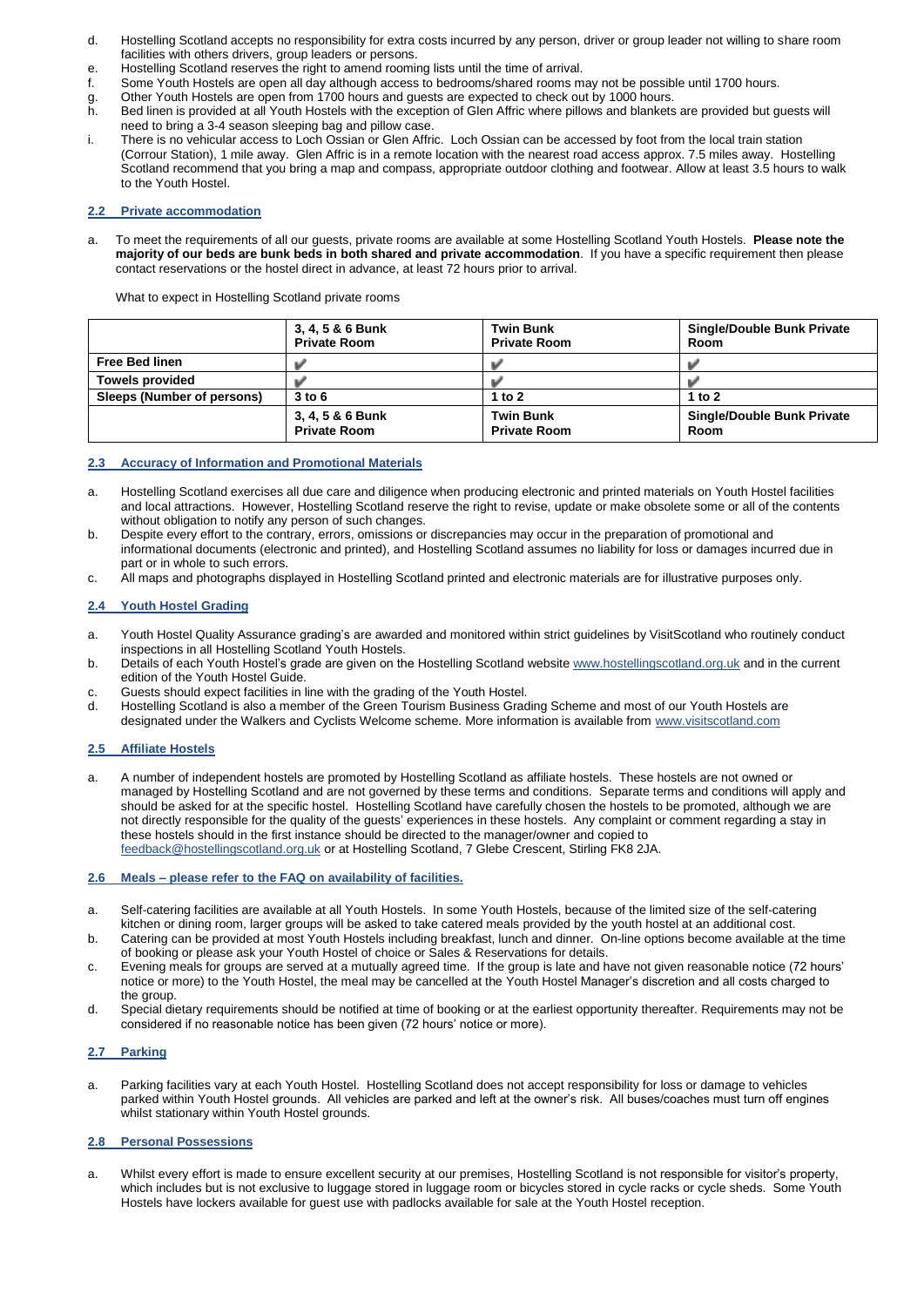## **2.9 Use of Alcohol, Smoking and Drugs**

- a. In licensed Youth Hostels, consumption of alcohol purchased in the Youth Hostel is permitted within designated areas of the Youth Hostels as per Scottish licensing laws. Consumption of alcohol not purchased in the premises is at the sole discretion of the Youth Hostel Manager who is the designated 'Premises Licence Holder' under Scottish licencing laws.
- b. Guests are requested to consider the collective needs and comfort of others in the Youth Hostel (see Code of Conduct, section 4.5 below). Under The 2005 Licensing (Scotland) Act it is an offence for any person under 18 to buy or attempt to buy alcohol or consume alcohol. It is also an offence to buy alcohol for consumption by a person under 18.
- c. All Hostelling Scotland Youth Hostels are non-smoking buildings and under Scottish law it is an offence to smoke anywhere within any of the Youth Hostels. Smoking is permitted only in designated areas outside the Youth Hostels. The use of illegal drugs is strictly prohibited in and around any Hostelling Scotland Youth Hostel at any time. If the Youth Hostel Manager/ team member suspects that a person is in possession of illegal drugs, he or she will contact the local police.
- d. Guests found to be contravening the above policies will be asked to leave the Youth Hostel without refund.

# **2.10 Hazardous Items**

- a. The use of candles and camping stoves within any Youth Hostel is strictly prohibited at all times.<br>b. The use of fireworks in and around the Youth Hostel grounds is strictly prohibited.
- b. The use of fireworks in and around the Youth Hostel grounds is strictly prohibited.<br>c. The use of barbecues and the lighting of fires in and around the Youth Hostel grou
- The use of barbecues and the lighting of fires in and around the Youth Hostel grounds is strictly prohibited.

#### **2.11 Coronavirus and Infections**

- a. Coronavirus, and other respiratory infections such as flu, can spread easily and cause serious illness in some people. If you have symptoms of a respiratory illness, high temperature or do not feel well please do not travel to a youth hostel.
- b. Hostelling Scotland does not have the capacity to cater for anyone with COVID-19 and are therefore unable to accommodate stays/bookings for self-isolation purposes.

# **3 MEMBERSHIP**

# **3.1 Requirement for Membership**

- a. Hostelling Scotland is a membership organisation. Everyone staying in a Hostelling Scotland Youth Hostel must be a member of Hostelling Scotland, HI (Hostelling International) or another HI (Hostelling International) National Association.
- b. For bookings made through 3<sup>rd</sup> party Online Travel Agents (OTA's) with the exception of HIHostels.com, all prices quoted will include a daily membership fee per person per night; members of Hostelling Scotland, HI (Hostelling International) or another HI (Hostelling International) National Association using these channels are not entitled to a membership refund.
- c. Current membership cards must be shown on arrival at the Youth Hostel.<br>Couth Hostel prices shown in promotional literature, directories, advertising
- Youth Hostel prices shown in promotional literature, directories, advertising and online assume full membership of Hostelling Scotland, HI (Hostelling International) or another HI (Hostelling International) National Association. Therefore for anyone who does not have a valid membership, the daily membership charge will be added to the price
- e. Guests arriving at a Youth Hostel without a valid membership card will be required to purchase full membership (membership categories details below) or pay an additional charge per person per night for daily membership.
- f. Membership of Hostelling Scotland gives membership access to all associated HI (Hostelling International) and HI (Hostelling International) National Association Hostels worldwide. It is not necessary for a Hostelling Scotland member to take out an additional membership for any other countries visited.
- g. The benefit of being able to take up to 8 additional family and friends with you under a single Hostelling Scotland membership only applies to Hostelling Scotland Youth Hostels. Non Hostelling Scotland members travelling to hostels outside our network will be subject to a daily surcharge

# **3.2 Membership Categories**

- a. **Life membership**: available to any named individual, with no age limit. This is a life time membership. This category allows you to take up to 8 additional family and friends with you to stay in our youth hostels but, in other countries, the membership may only cover you as an individual.
- b. **Individual membership:** This membership is renewed annually. This category allows you to take up to 8 additional family and friends with you to stay in our youth hostels but, in other countries, the membership may only cover you as an individual.
- c. **Single Trip Group membership (10+ people):** as a membership organisation this single trip group membership is applicable for all group bookings. It is valid per booking only.
- d. **Daily membership:** as a membership organisation a daily membership will be applicable for any individual aged 16 years or over who does not hold any other valid membership. Daily membership is valid for one night only. For bookings through 3<sup>rd</sup> party Online Travel Agents (OTA's) with the exception of HIHostels.com, all prices quoted will include a daily membership fee per person per night; full members of Hostelling Scotland and HI using these channels are not entitled to a membership refund.
- e. **International Membership**: Membership of another HI (Hostelling International) National Association automatically provides membership access to Hostelling Scotland Youth Hostels. Therefore if a current HI (Hostelling International) National Association membership card is shown on arrival at any Hostelling Scotland Youth Hostel, there is no requirement to pay for additional Hostelling Scotland specific membership.

# **3.3 Membership Prices**

- a. Hostelling Scotland membership prices are as stated in the [membership section of the Hostelling Scotland](https://www.hostellingscotland.org.uk/membership/) website [\(https://www.hostellingscotland.org.uk/membership/\)](https://www.hostellingscotland.org.uk/membership/).
- b. Membership prices may be subject to change.
- c. The cost of membership is non-refundable.<br>d. For bookings made through 3rd party Online
- For bookings made through 3rd party Online Travel Agents (OTA's) with the exception of HIHostels.com, all prices quoted will include a daily membership fee per person per night; members of Hostelling Scotland, HI (Hostelling International) or another HI (Hostelling International) National Association using these channels are not entitled to a membership refund.

# **3.4 Hostelling Scotland Membership Benefits**

- a. Life membership, and Individual membership allows you to take up to 8 additional family and friends with you to stay in our youth hostels but, in other countries, the membership will only cover you as an individual.
- b. Certain discounts or other benefits may be made available to Hostelling Scotland members by third party suppliers. Such benefits will only be available to those with Life membership, Individual membership, and will only be applicable to the named card holder. Benefits will not be available to daily members. Details of current membership benefits can be found at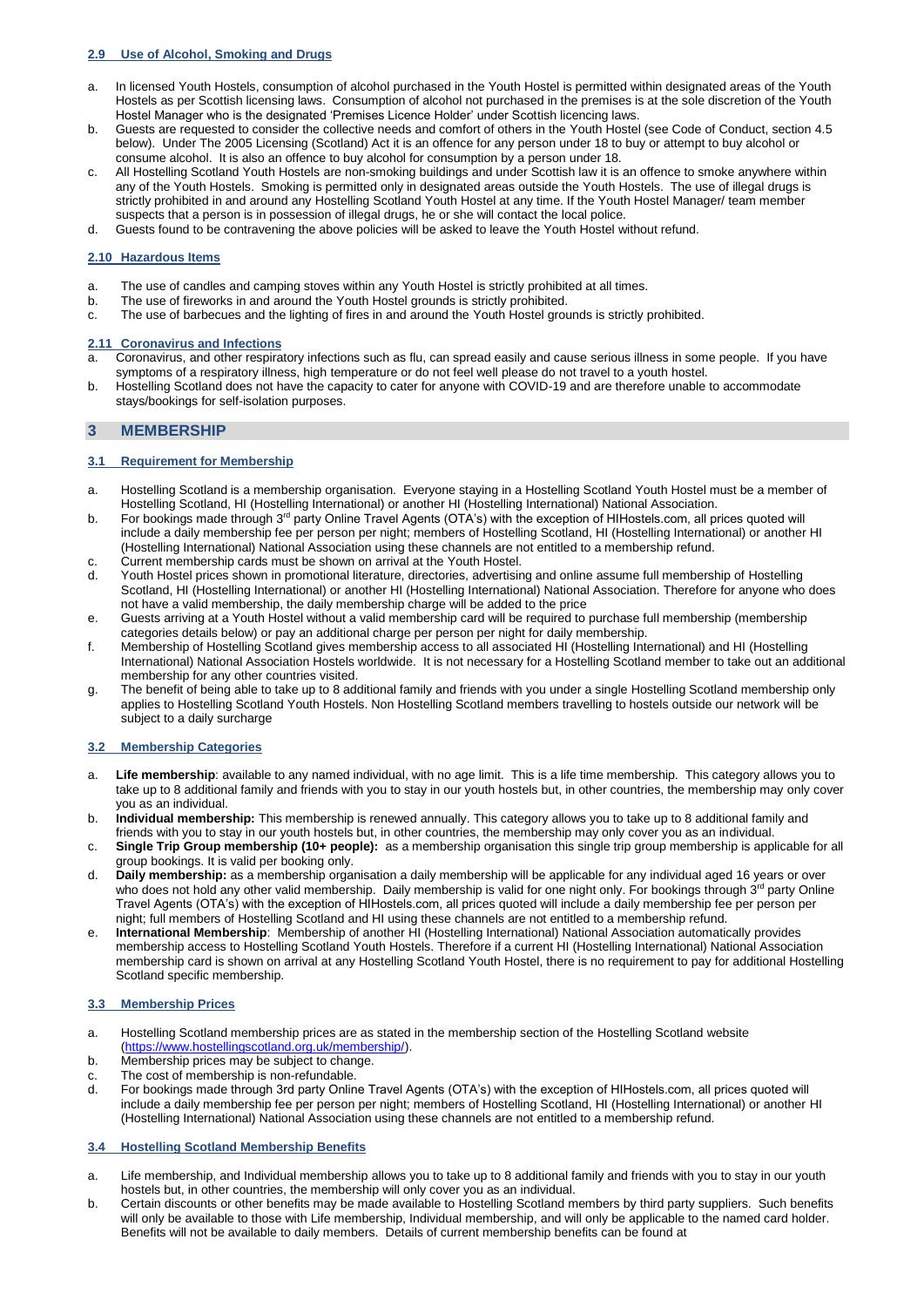[www.hostellingscotland.org.uk](http://www.hostellingscotland.org.uk/) within My Hostelling Scotland pages or can be obtained from Marketing at Hostelling Scotland Head Office.

- c. Membership cards must be shown in order to obtain membership benefits.<br>d. If a member loses their card, a new card can be obtained from Hostelling S
- If a member loses their card, a new card can be obtained from Hostelling Scotland Head Office or from any Youth Hostel if the membership is still current. Replacement charges apply.
- e. All new Memberships that are required to be posted outside the UK will be charged at the current postage and packaging fees.<br>f. Collection can be arranged at any Hostelling Scotland Youth Hostel, or a UK postal address f. Collection can be arranged at any Hostelling Scotland Youth Hostel, or a UK postal address free of charge. Please contact
- Reservations to arrange. Contact number: 0345 293 7373

# **3.5 Communication with members**

- a. Information relevant to members will also be posted on Hostelling Scotland website [www.hostellingscotland.org.uk.](http://www.hostellingscotland.org.uk/)
- b. Members are responsible for advising Hostelling Scotland of any change in contact details via email and My Hostelling Scotland pages or by contacting Reservations.
- c. If any member prefers not to receive information (including by email) from Hostelling Scotland, please write to Marketing at feedback@hostellingscotland.org.uk or at Hostelling Scotland, 7 Glebe Crescent, Stirling FK8 2JA, stating your name, address, membership number and, if applicable, email address.

# **4 YOUTH HOSTEL GUESTS**

# **4.1 Guests with Disabilities, Medical Conditions or Special Needs**

- a. Hostelling Scotland advise you to notify us at the time of booking, and a minimum of 72 hours in advance, if you or any of your party has any disability, medical condition or special needs, which may require specific facilities. Hostelling Scotland will endeavour to meet your requirements where possible but special needs facilities vary by Youth Hostel – please check details before booking. It is the responsibility of the Lead Person to ensure that all special needs requirements are identified and communicated to colleagues.
- b. Hostelling Scotland cannot, however, provide assistance with walking, eating or other personal needs. If you need help, you must take someone with you who can take care of your needs. It is the responsibility of the group leader to ensure that all special needs requirements are identified and communicated to Hostelling Scotland team members.

# **4.2 Equality of Access**

a. Scottish Youth Hostels are open to all. No guest will be discriminated against on the basis of race, nationality, gender, age, status, occupation, religion etc. Where an individual's circumstances may lead to special accommodation or catering requirements, Hostelling Scotland advise the guest to notify us at the time of booking, and a minimum of 72 hours prior to arrival so that, subject to availability, appropriate measures can be taken to meet the individual's needs.

# **4.3 Young People**

- a. Hostelling Scotland definition of a child is a young person aged between 3 and 15 years. An infant is a child under 3 years of age. b. Hostelling Scotland takes its Child Protection responsibility seriously. Young people have the right to be protected from abuse and harm at all times and in all situations. Hostelling Scotland endeavours to protect these rights and minimise the risk of children being abused. Child Protection is the responsibility of every adult who has involvement with children. All permanent Hostelling Scotland team members are security vetted and where applicable, through Disclosure Scotland.
- c. The charging policy for young people staying in Hostelling Scotland Youth Hostels is as follows:

| ٠ | Under 3 years of age                   | No Charge          |
|---|----------------------------------------|--------------------|
| ٠ | 3 years of age plus and under 16 years | Junior Rate        |
| ٠ | 16 years of age and over               | <b>Senior Rate</b> |

- d. Parties with young children (under 12) will only be accommodated in designated family rooms, where available. Young children can share accommodation only with their parents or guardians.
- e. From the age of 12 to 15 years, young people must be accompanied by a parent or guardian and may be accommodated in a single gendered shared room with the parent or guardian and other guests, at the discretion and responsibility of the parent or guardian. The young person/people, the parent/guardian and the other occupants of the room must be of the same gender. Hostelling Scotland advise that additional notice be given to the destination Youth Hostel when travelling with children, to ensure that suitable accommodation is available.

# **4.4 Proof of Membership and Identity when booking and on Check In**

- a. **To obtain membership** Proof of identity, age, gender and if relevant, concessionary status will be required when becoming a either full or temporary member of Hostelling Scotland
- b. **To make a reservation** Membership status is required to be declared at time of booking.
- c. **On Check In** Verification of Membership will be required by the presentation of a valid Hostelling Scotland or HI Hostels membership card. All guests will be required to provide identification matching the details given when booking and a copy of their booking statement.

# **4.5 Code of Conduct**

- a. Guests are required to give due consideration to the collective needs of others in the Youth Hostel, to take due care of the facilities provided and to respect the shared environment. In the interest of maintaining community relations, Hostelling Scotland expect all guests to refrain from any activity likely to antagonise the local community or bring the Hostelling Scotland into disrepute.
- b. Any guest displaying unacceptable behaviour will be asked to leave the Youth Hostel without refund. c. During the Youth Hostel's normal open season, each Youth Hostel has a residential Youth Hostel Manager or team members who are contactable during your stay.
- d. Hostelling Scotland reserves the right to call for assistance from any of the emergency services at any time.

# **4.6 Pets**

- a. Dogs are currently welcomed at selected Youth Hostels including RentaHostel for private hire and are subject to additional specific terms and conditions in each particular Youth Hostel. Hostelling Scotland does not permit any pets in any other Youth Hostel, except for assistance dogs only, which Hostelling Scotland must be advised about at the time of booking. Locations may subject to change. Please chec[k www.hostellingscotland.org.uk](http://www.hostellingscotland.org.uk/) for current information and access.
- b. Where applicable dogs will be accepted in private room bookings only.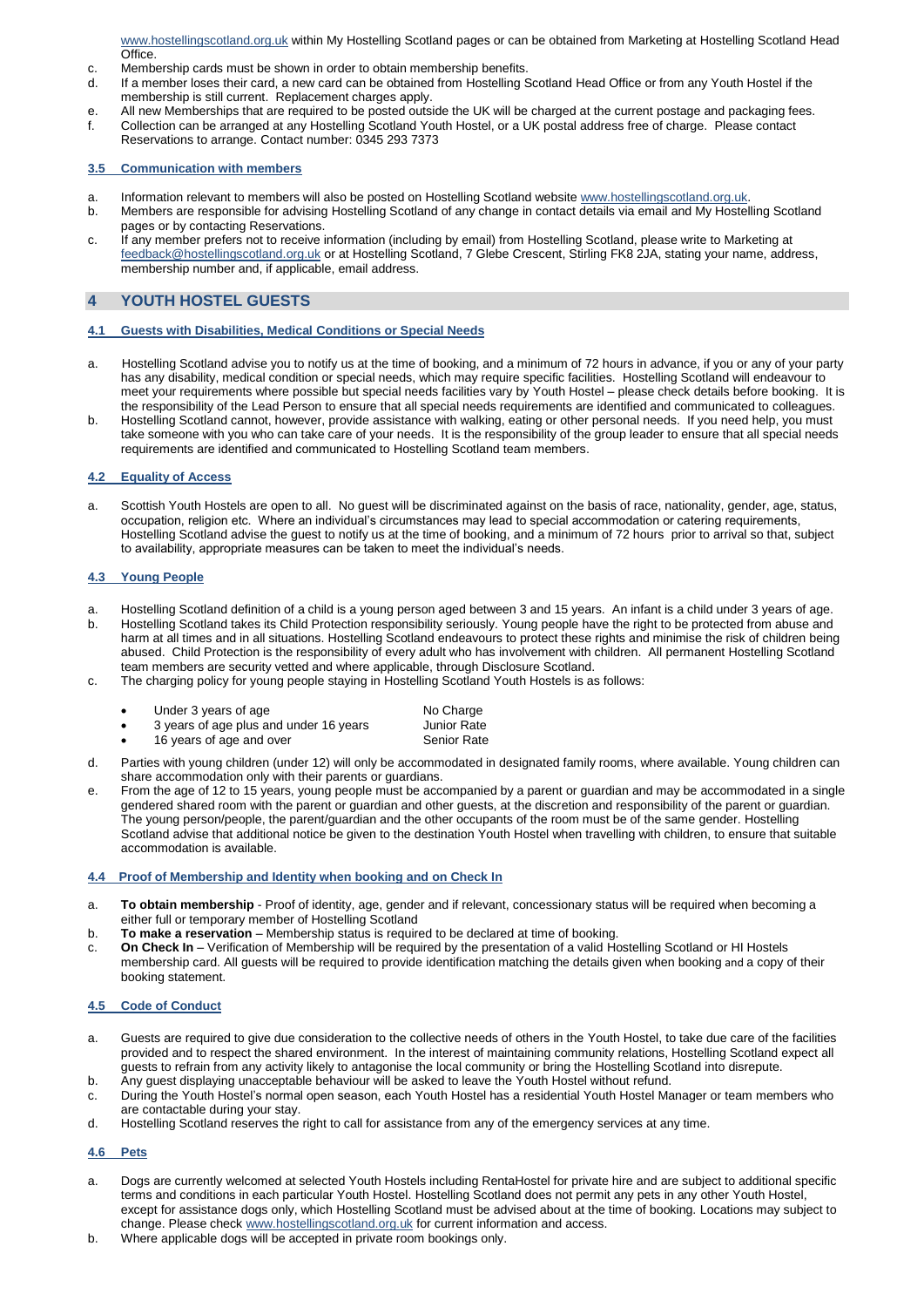c. A fee per dog per night will apply including RentaHostel for private hire (at selected locations only, please check in advance of arrival).

# **5 BOOKING AND PAYMENT**

# **5.1 General**

- a. All transactions with Hostelling Scotland are in Pounds Sterling. **No booking fees are charged for bookings made direct with us**.
- b. The primary purpose of Youth Hostels is to provide temporary accommodation to help all, but especially young people during their travels in Scotland. They are not intended or designed to be used as permanent or semi-permanent resident accommodation. Therefore the maximum duration for any stay within the Hostelling Scotland network is 21 days, unless otherwise agreed in advance with Central Reservations or Hostel Manager. The items included in your Youth Hostel stay (accommodation and nonaccommodation) are indicated on your confirmation booking statement/invoice.
- c. Prices vary from one Youth Hostel to another and are variable at different times throughout the year, dependent on local market conditions. Prices currently in force can be found a[t www.hostellingscotland.org.uk](http://www.hostellingscotland.org.uk/) or by contacting Reservations.
- d. Hostelling Scotland reserve the right to change our prices at any time, without notice. The price paid is the price in force at the time of booking. Hostelling Scotland will fully guarantee the price of your Youth Hostel stay on your confirmation booking statement/invoice when deposit/full payment is received.

# **5. 2 Methods of Payment**

Hostelling Scotland accept the following methods of payment:

- a. In person at a Hostelling Scotland Youth Hostel: Payment can be made by cash, debit or credit card (please see below), gift vouchers (see section 11 below).
- b. At Hostelling Scotland Head Office: Payment can be made by cash, cheque (see below), debit or credit card and gift vouchers.
- c. By post: Payment by cheque is only acceptable if the cheque is received 56 days (8 weeks) before the first arrival date on the booking. Hostelling Scotland reserves the right to cancel the booking with full cancellation charges if the cheque does not clear through the banking system. Hostelling Scotland accepts no responsibility if previously available beds/rooms are not available for booking by the time the cheque arrives.
- d. By calling Reservations or booking online at [www.hostellingscotland.org.uk:](http://www.hostellingscotland.org.uk/) Payment can be made by debit and credit card payment.
- e. No booking fees are charged by Hostelling Scotland for credit or debit card transactions. The following card types are accepted: Visa Delta, Visa Electron, JCB, MasterCard, Visa, Solo, and Maestro Domestic. The card used must be in the name of the person making the booking. All transactions are in pound sterling currency.

# **5. 3 Concessions and Promotional Offers**

a. Hostelling Scotland may from time to time run promotional offers entitling certain individuals or groups to free or reduced cost accommodation and/or other products/services. Such offers are subject to the specific terms and conditions relating to that offer, which will be available on [www.hostellingscotland.org.uk.](http://www.hostellingscotland.org.uk/) Where specified, proof of eligibility must be provided before the offer can be accessed.

# **5. 4 Hostelling Scotland Liability to its Guests**

- a. In the unlikely event that Hostelling Scotland has to cancel a booking, Hostelling Scotland will make every effort to ensure none of the essential elements of the trip are changed.
	- Hostelling Scotland will offer the guest an option of accepting the amended booking, choice of alternative booking or receiving a full refund of all monies paid less value of any services and goods received.
	- If for any reason Hostelling Scotland has to make a significant change to the Youth Hostel stay once the trip has begun, the guest is obliged to accept any reasonable alternative.
	- A significant change is one which would materially affect the guest's trip.
	- Hostelling Scotland will cancel a trip, without refund, if any member of a party behaves unreasonably or causes offence to other Youth Hostel guests, employees, neighbours or external service providers. This also applies if there is any damage to property or goods within the Youth Hostel environment.
- b. Our Liability
	- The maximum compensation Hostelling Scotland will pay to a guest is the cost of the trip and any agreed direct expense to a maximum of £25 per person per day.
	- Hostelling Scotland accepts responsibility for any damage caused to guests as a result of any failure to perform or improper performance of the accommodation/catering services Hostelling Scotland has agreed to provide to the guest. Hostelling Scotland will not be responsible for failure or improper performance when:
		- o such failure is attributable to the guest or a member of their group
		- o such failure is attributable to a third party unconnected with the provision of services and is unforeseeable or unavoidable
		- o such failure is due to Force Majeure, including, but not limited to, war, threat of war, civil commotion or strife, hostilities, strikes or other industrial dispute, natural disaster, fire, Act of God, terrorist activities, technical problems with transportation, closures of airports, ports and/or ferries, quarantine, epidemics, weather conditions, government action or other events outside our control.
	- Hostelling Scotland is not responsible for any arrangements a Guest makes with external providers whilst staying in Hostelling Scotland Youth Hostels.

# **5. 5 Circumstances Out with Our Control**

- a. Hostelling Scotland cannot accept any liability and will not consider payment of compensation where the Youth Hostel booking could not be fulfilled due to circumstances which we or our suppliers could not, even with due care, have foreseen or avoided. Such events may include, but are not limited to a pandemic such as COVID-19, a war, threat of war, civil commotion or strife, hostilities, strikes or other industrial dispute, natural disaster, fire, Act of God, terrorist activities, technical problems with transportation, closures of airports, ports and/or ferries, quarantine, epidemics, weather conditions, government action or other events outside our control.
- b. For other unforeseen internal operational reasons, Hostelling Scotland may occasionally be forced to change or cancel one or more destination Youth Hostels. In such cases, every effort will be made to contact you in advance, using the contact details supplied at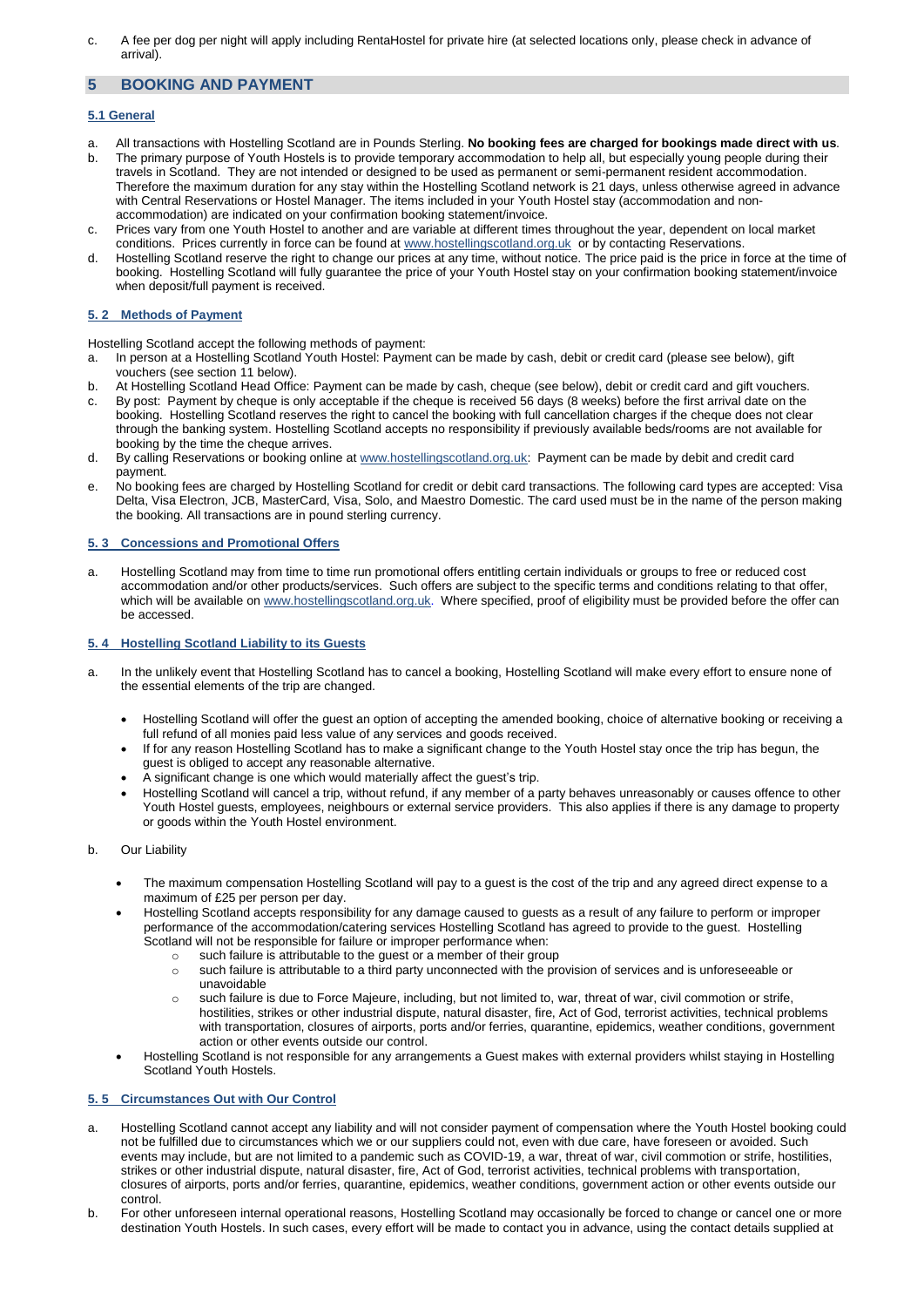the time of booking or during any subsequent communication. In such cases, no surcharge will be made where guests are required to be relocated to a different Youth Hostel or alternative accommodation.

#### **5.6 Third Party Liability**

a. Any third party "activity provider" with whom Hostelling Scotland works on your behalf or whom you work with directly will be covered by their own public liability insurance.

# **5. 7 Accidents and Injury**

a. As far as the law allows, Hostelling Scotland takes no responsibility for loss to any guest as a consequence of this agreement or the occupancy following thereon.

#### **5. 8 Insurance**

a. Hostelling Scotland maintains standard public liability insurance cover. If you require details of the cover in advance, this can be obtained from Reservations on request. Guests are not covered by our insurance for personal injury, damage or theft of property whilst in a Youth Hostel, or public transport delays/cancellations. You are advised to ensure that you are covered independently for such events. Hostelling Scotland recommend personal travel insurance, including cancellation insurance.

#### **5. 9 Guest Feedback**

Hostelling Scotland welcomes all guest feedback.

- a. Where a guest is happy with the service received from Hostelling Scotland, or where constructive criticism can be made which will help us to improve our service in future, you are invited to complete our online feedback form at [www.hostellingscotland.org.uk.](http://www.hostellingscotland.org.uk/)
- b. If you have a justifiable complaint you should notify the Youth Hostel Manager/Duty Manager immediately. Many problems can be rectified if you inform us as soon as they happen. If any complaint is not resolved immediately or cannot be dealt with at the time, you should write to feedback@hostellingscotland.org.uk or Hostelling Scotland, 7 Glebe Crescent, Stirling, FK8 2JA, within 28 days of your stay.
- c. In extreme cases you can call 0345 293 7373, open Monday Friday 09.00 17.00 and Hostelling Scotland will endeavour where possible to resolve the difficulty.

#### **5. 10 Governing Law**

a. The contract between Hostelling Scotland and the Guest, and any matters arising from it, will be governed by Scottish law. Scottish Courts will have exclusive jurisdiction to deal with all disputes.

### **5.11 Your Information**

- a. Hostelling Scotland is registered with the United Kingdom Data Protection Registrar. As required by the UK Data Protection Acts of 1984 and 1998, Hostelling Scotland follow strict security procedures in the storage and disclosure of information given to us, to prevent unauthorised access. Our security procedures mean that Hostelling Scotland may occasionally request proof of identity before we are able to disclose sensitive information to you.
- b. Hostelling Scotland will ask you for personal information such as Name and Contact Details for the purpose of making reservations or administering memberships.
- c. Hostelling Scotland may use the information you have given to inform you of future services or special offers relating to Hostelling Scotland only.
- d. Hostelling Scotland does not sell, trade or rent guests' personal information to others. The only exception is when Hostelling Scotland take a booking on behalf of an affiliate hostel and pass on your booking details to the manager or colleagues of that hostel. Details will be input to our internal systems only, and will not be accessible by the general public. Hostelling Scotland may provide aggregate statistics about our guests, sales, traffic patterns, and related site information to reputable third-party vendors, but these statistics will include no personally identifying information.
- e. Hostelling Scotland never disclose information about a member or guest to any other person or organisation without your consent unless there is an emergency situation that requires it or we are legally required to do so.
- f. Calls to Reservations may be recorded. Hostelling Scotland is allowed to monitor telephone calls to ascertain compliance with regulatory or self-regulatory practices or procedures, or to ascertain or demonstrate standards which are or ought to be achieved.
- g. If you would prefer not to receive marketing and promotional materials and information from Hostelling Scotland, please contact feedback@hostellingscotland.org.uk or at Hostelling Scotland, 7 Glebe Crescent, Stirling FK8 2JA, stating your name, address and, if applicable, email address.
- h. All guests have a right to make a subject access request under the Data Protection Act 1998. To do so, please contact the Company Secretary, Hostelling Scotland, 7 Glebe Crescent, FK8 2JA, stating your name, address and, if applicable, email address.

# **6 INDIVIDUAL BOOKINGS SPECIFIC TERMS AND CONDITIONS**

#### **6.1 Definition of an Individual Booking**

a. Any booking for nine or fewer people is regarded as an individual booking. One person from the party will be responsible for making the booking and arranging payment and this person is regarded as the Lead Person. The Lead Person will be the point of contact for all correspondence and will also be the primary contact within the Youth Hostel during the stay.

# **6.2 How to Book**

a. Individual bookings can be made online throug[h www.hostellingscotland.org.uk](http://www.syha.org.uk/) or a number of external booking agencies; by contacting Reservations on 0345 293 7373 or at [reservations@hostellingscotland.org.uk;](mailto:reservations@hostellingscotland.org.uk) in person at any Hostelling Scotland Youth Hostel during opening hours; in person at the Hostelling Scotland National Office at 7 Glebe Crescent, Stirling, FK8 2JA; or through another National Association member of HI.

#### **6.3 Membership**

- a. Hostelling Scotland is a membership organisation. All individuals staying in a Hostelling Scotland Youth Hostel must be members of Hostelling Scotland. The membership can be covered by a daily, individual or life membership, subject to the conditions of each membership category. See section 3.2 for full details of membership.
- b. Membership must be purchased at time of booking. Anyone arriving at a Youth Hostel without having made a booking and holding no current membership will be offered the option of purchasing a life or individual membership, or will be charged an additional charge per person per night for daily membership.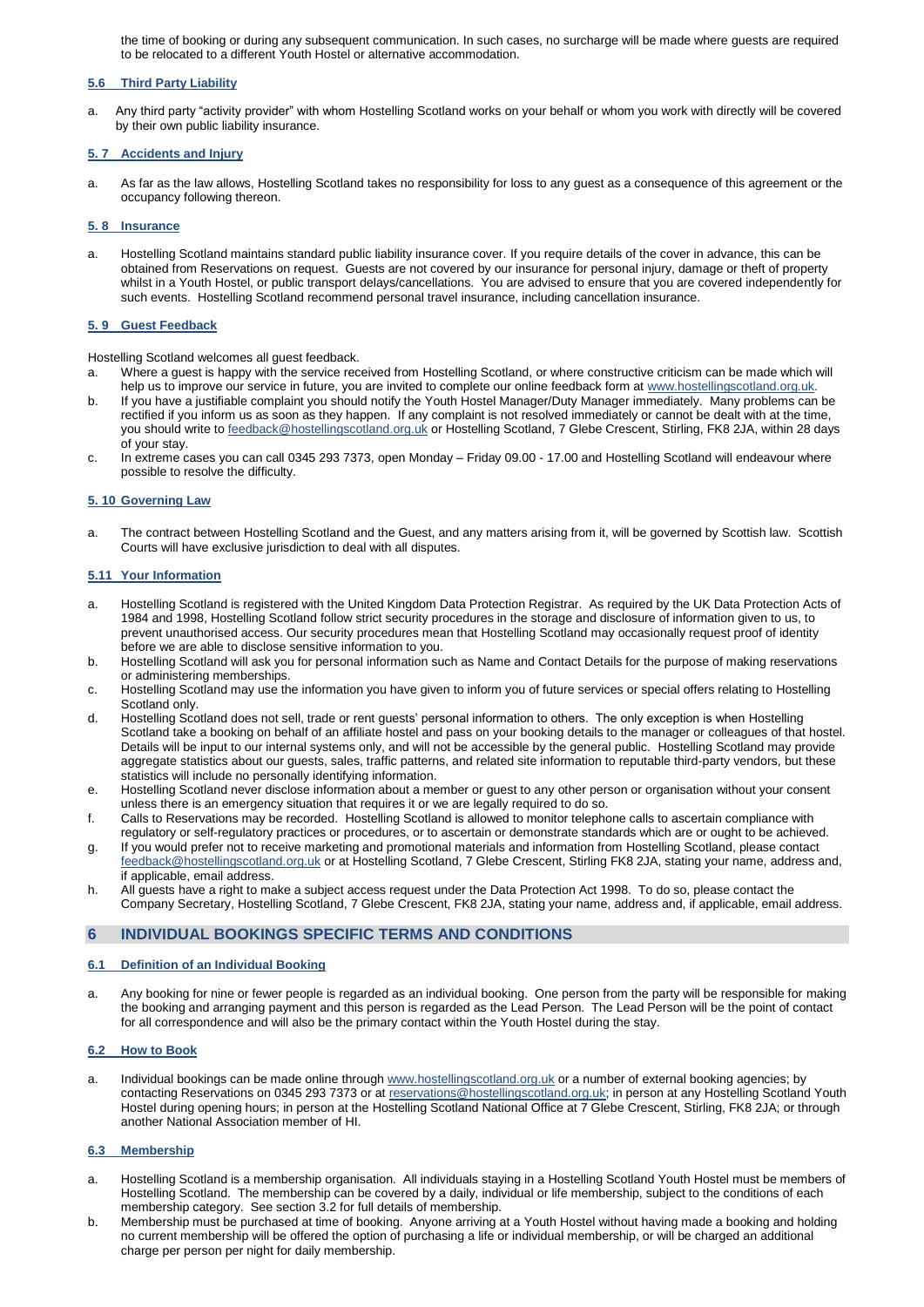c. For bookings through 3rd party Online Travel Agents (OTA's) with the exception of HIHostels.com, all prices quoted will include a daily membership fee per person per night; full members of Hostelling Scotland and HI using these channels are not entitled to a membership refund.

# **6.4 Payment**

a. All individual bookings must be paid in full at the time of booking.

# **6.5 Changing or Cancelling a Reservation**

- a. All cancellations or refund requests should be directed to the relevant Youth Hostel or to Reservations.
- b. Each stay at a different Youth Hostel is referred to as a stage. Where a guest moves from one Youth Hostel to another, it is referred to as a multi-stage booking. For cancellations or changes, each stage (i.e. each stay at a different Youth Hostel) is treated separately.
- c. If the booking is a multi-stage booking, relating to more than one Youth Hostel, the guest can choose to cancel the entire booking or only certain stages. Each stage should be cancelled separately.
- d. If a stage is cancelled more than 24 hours before the due arrival point, a refund of 90% of the cost of that stage can be given. Arrival point is deemed to be 12noon on any given day. Bookings cancelled within 24 hours of the arrival point or after the arrival point will incur a cancellation fee of 100% of the entire cost of the stay at that Youth Hostel.
- e. When the guest has not cancelled a stage, but does not show up at the Youth Hostel on the first night, the remainder of the stay at that Youth Hostel will be deemed cancelled unless Hostelling Scotland is notified otherwise by the guest.
- f. Whenever a booking is cancelled, whether more or less than 24 hours in advance, any costs expended by Hostelling Scotland to book third party providers on behalf of the guest will not be refunded.
- g. Cancellation charges will also apply for any meals booked in advance. If a stage is cancelled more than 24 hours in advance, the cost of the meals will be refunded in full. If a stage is cancelled within 24 hours of the arrival point, the full cost of any meals booked will be charged to the guest.

# **6.6 Arrival and Departure**

- a. Individuals can normally check into Youth Hostels from 1700 hours to 2200 hours. Some Youth Hostels have extended reception opening times. Details of a Youth Hostel's opening hours can be obtained from Reservations or direct from the Youth Hostel. Guests checking in before 1700 hours may not have access to their rooms until 1700 hours.
- b. On departure, guests are expected to leave the Youth Hostel by the required departure time, notified at each Youth Hostel reception, normally 1000 hours.
- **c.** All guest on arrival have to suitable provide and present identification as noted in section 1.6 of the Terms and Conditions.

# **7 GROUP & GROUP PACKAGE BOOKINGS SPECIFIC TERMS AND CONDITIONS**

# **7.1 Definition and Requirements of a Group & Group Package Booking**

- a. Standard Group bookings are defined as an organised group of 10 people or more and booking Hostelling Scotland services only.
- b. Group package bookings are defined as 7.1a with the inclusion of additional elements provided by third party suppliers, such as activities, venue entry tickets, travel arrangements.
- c. There is a legal requirement at licensed Youth Hostels for a minimum 1:10 ratio of adults to children.
- Junior rates are applied to youths under 16 years. Persons that are 16 and over will be charged the senior rate.
- e. Hostelling Scotland will endeavor to allocate "a group" together but in some situations this may be difficult due to the group number or the physical accommodation breakdown. On these occasions' drivers, group leaders, persons may need to share room facilities with others.
- f. For all group bookings, Hostelling Scotland must receive a named rooming list, anticipated arrival time, notification of meal requirements and any special requirement provided at least 4 weeks (28 days) prior to arrival.
- g. Every group is required to have a leader, regarded as the Lead Person, who is responsible for making and paying for the booking and is the main point of contact before, during and after the stay.
- h. The Lead Person is required to be resident within the Youth Hostel throughout the duration of their booking and will be the contact person for our team members. The Lead Person must be aged 18 years or over.
- i. For all group bookings, Hostelling Scotland must have a direct mobile telephone contact with the Lead Person whilst travelling, and a contact email address provided at least 72 hours prior to arrival.
- j. Check-in is from 5pm on the day of arrival; however you are welcome to drop off any luggage in the morning. Some hostel may be able to accept earlier arrivals from 3pm but this should be confirmed in advance.
- k. Departing groups must remove all their belongings from their room, and check out, before 10am. After this time groups may make use of the luggage storage facilities but all possessions must be removed from the room and the room key card handed back to reception. Late check-outs will incur a charge of an additional night.

# **7.2 How to Book**

- a. Group and Group Package bookings can be made by contacting Reservations on 0345 293 7373 or at [reservations@hostellingscotland.org.uk.](mailto:reservations@hostellingscotland.org.uk) Only standard group bookings can be made at a Youth Hostel and details may be passed on to Reservations thereafter.
- b. Smaller group bookings can also be made online at [www.hostellingscotland.org.uk](http://www.hostellingscotland.org.uk/)
- c. Before confirming your booking you should read through the information contents and leaflets and understand the terms and conditions. Your contract is with Hostelling Scotland and not a travel agent if you choose to use their services. If you do choose to book through a travel agency, any advice they give you, which is not based on advice which Hostelling Scotland have given them, is their responsibility. As a result, Hostelling Scotland do not accept liability if you receive incorrect information or advice in these circumstances.

#### **7.3 Membership**

a. Please ensure that each group booking has a valid Hostelling Scotland single trip group membership card before arrival.

#### **7.4 Confirmation & Payment**

- a. When you have made a reservation you will be requested to confirm your booking by means of a **20% non-refundable deposit** of the total cost. If the deposit is not received by the agreed date **(usually 7 days**) the beds or rooms will be automatically released from the system.
- b. Payments can be made either by Visa, MasterCard, Switch, and Debit Card or in some cases cheque, Bank Transfer or cash. If your booking is being paid for with a third party credit card we will require written authorisation to be provided by the card-holder.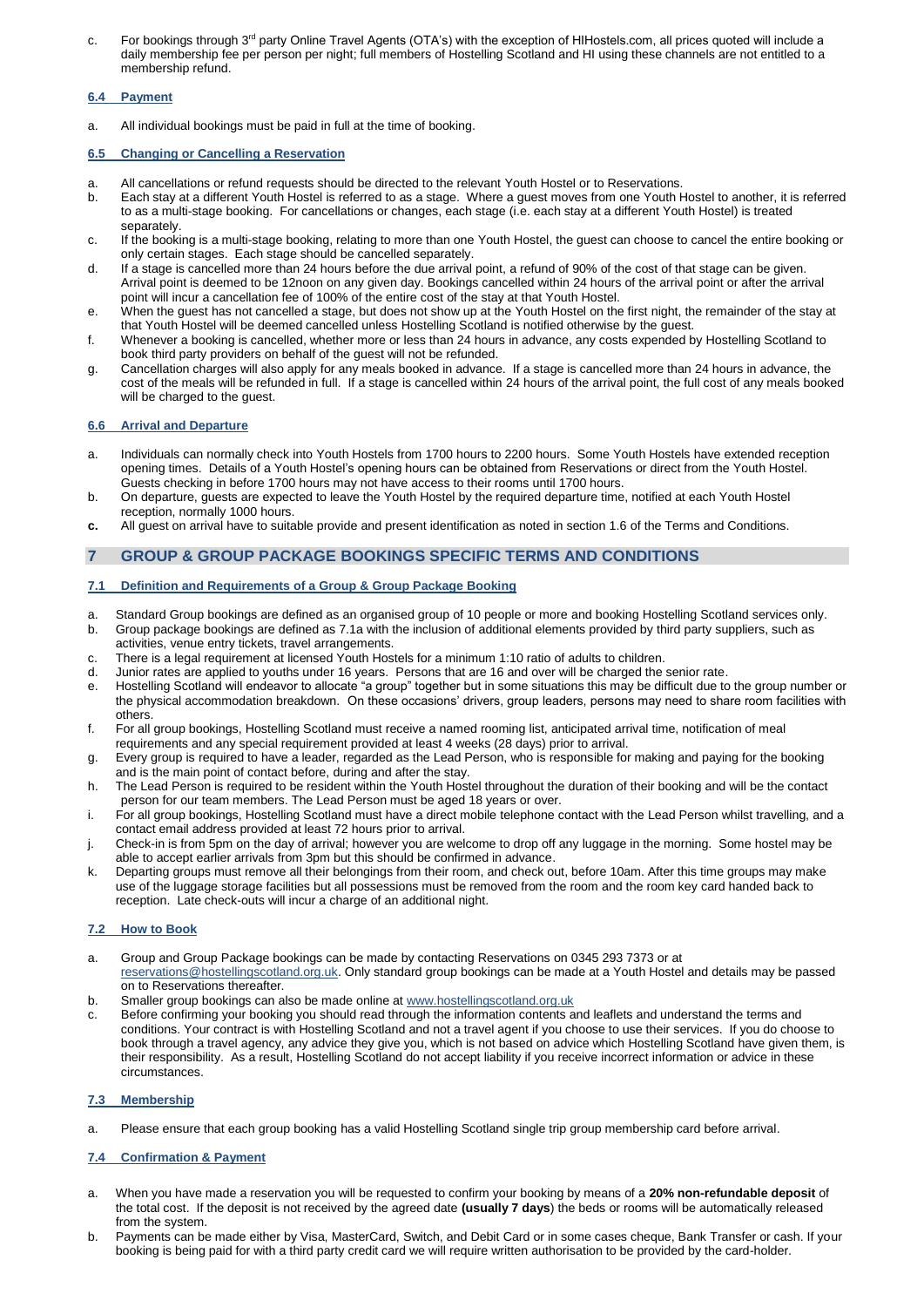- c. Bank transfers must be accompanied by the bank's proof of payment.<br>d. The remaining balance must be paid at least **56 days (8 weeks) before**
- d. The remaining balance must be paid at least **56 days (8 weeks) before your arrival date** (12 weeks prior for Christmas and New Year Bookings and during Special Events). This is to include all extras and fees. Failure to do so may result in your booking being automatically cancelled.
- e. This is to include all extras and fees. Failure to do so may result in your booking being automatically cancelled.<br>f. All payments must be made in Pound Sterling.
- All payments must be made in Pound Sterling.
- g. Payments shall be made in such format as agreed with you when we confirm the booking.<br>h. All fees incurred by the payee due to the method of payment, (i.e. bank transfer fees issue
- All fees incurred by the payee due to the method of payment, (i.e. bank transfer fees issued by the sending or receiving bank), are to be paid by the group. SYHA Ltd is not responsible for these fees.
- i. If any payment under these terms and conditions is overdue, then without prejudice to our other rights and remedies we may cancel your booking(s) and/or we may suspend the supply and/or deliveries of any other services being provided to you by Hostelling Scotland. We will however inform you in writing prior to any such action.
- j. When a group's package has been agreed with the guest, Reservations will prepare a priced itinerary for the group.<br>k. For group packages, the accommodation element of the Itinerary will be held for an agreed period from
- For group packages, the accommodation element of the Itinerary will be held for an agreed period from the date of issue of the Itinerary. No other elements of the itinerary, including any arrangements with third party activity providers or venues, will be booked until a 20% non-refundable deposit is received by Hostelling Scotland. If the deposit is not paid by the agreed date the accommodation will be automatically released and no further action will be taken to progress the Itinerary. If the costs of third party suppliers or venue exceed the deposit paid, additional payment may be requested.
- l. All deposits/payments made by credit or debit card will be transacted at the time of booking confirmation, not on arrival at the Youth Hostel. Please note we do not accept American Express.
- m. Online group bookings require full payment at the time of booking.
- n. Timely confirmations and receipts will be sent for your records to the lead person.
- o. When Hostelling Scotland has received your deposit, this will form a binding contract with you. Hostelling Scotland will send you or your travel agent the confirmation along with any other relevant or specific information that has been requested.
- p. Where a credit agreement is in place between Hostelling Scotland and a group organiser, the booking and payment terms will be as specified in the credit agreement.
- q. Confirmation and Payment Requirements summary table:

#### **Please note that if no deposit has been received within the given timeframe then the booking will be automatically be released without further notification.**

| If booking:                                               | <b>Provisional option</b><br>available (before<br>automatic release): | To confirm a group:<br>Non-refundable<br>deposit required: | Final payment due:               | Amount due:        |
|-----------------------------------------------------------|-----------------------------------------------------------------------|------------------------------------------------------------|----------------------------------|--------------------|
| More than 1 year<br>in advance of<br>arrival              | Up to 28 days                                                         | 20% payment due                                            | 8 weeks (56 days) before arrival | 100% of total cost |
| Within 6 months &<br>12 months of<br>arrival              | Up to 28 days                                                         | 20% payment due                                            | 8 weeks (56 days) before arrival | 100% of total cost |
| Between 3 & 6<br>months of arrival                        | Up to 7 days                                                          | 20% payment due                                            | 8 weeks (56 days) before arrival | 100% of total cost |
| Within 2 months<br>but greater than a<br>month of arrival | 3 days                                                                | 100% payment due                                           |                                  |                    |
| Within 1 month of<br>arrival                              | 24 hours                                                              | 100% payment due                                           |                                  |                    |

# **7.5 Changing or Cancelling a Booking**

- a. If you need to change your booking please let us know immediately by e-mail or phone.
- b. If you or any of you party requires to cancel or change their Youth Hostel stay once it has been confirmed, the Lead Person must **inform us in writing.** Hostelling Scotland will then ask you to pay any cancellation charge as shown below in the table.
- c. Additionally, Hostelling Scotland will charge you for any monies we have already paid at the time of cancellation to a third party supplier. This may include, but is not limited to, activity providers and transport providers, tourism/educational venues.
- d. Additionally, if Hostelling Scotland is charged a cancellation fee by a third party supplier, we will pass on that cost to be recovered from the guest.
- e. These costs include money Hostelling Scotland have to pay to suppliers and any money we lose as result of the cancellation. If you are making an insurance claim please ensure you retain all booking and cancellation information.
- f. If you wish to add to your party numbers, please ensure you contact us immediately to check availability. If no advance notification is given, Hostelling Scotland reserve the right to refuse any late additions.
- g. No refund will be given for any night(s) not spent as part of the trip itinerary. If, however, guests spend additional nights or purchase additional services at a Youth Hostel, the additional cost must be paid directly to the Youth Hostel.

**Charge per person** 

- h. Hostelling Scotland have the right to use any money already paid to cover cancellation charges.
- i. The cancellation charges apply to your full booking when booking with standard rates and are as follows:

|                                 |  |  | ______ |
|---------------------------------|--|--|--------|
| Period before your arrival date |  |  |        |

# More than 8 weeks (57 days or more) 20% of total cost<br>8 - 4 weeks (56-29 days) 55% of total cost

- $8 4$  weeks (56-29 days) 4 – 0 weeks (28 - 0 day) 100% of total cost
- **j.** Bookings cancelled when "- Non Refundable Rates" have been used will be cancelled with no refund.
- k. Late reductions in numbers will be charged as per our cancellation policy.
- l. Cancellation charges will also apply for any meals booked in advance. If a meal stage is cancelled more than 2 weeks in advance, the cost of the meals will be refunded in full. If a stage is cancelled less than 2 weeks before the arrival date, the full cost of any meals booked will be charged. Should the Lead Person change prior to arrival, Hostelling Scotland must be notified in writing including a copy to the new contact with their contact details.
- m. Hostelling Scotland strongly recommends that you take out personal or group travel insurance to cover any eventualities.

## **7.6 Arrival and Departure**

- a. On arrival at the Youth Hostel the Lead Person is required to sign all relevant registration documentation. The Lead Person is required to present a full list of participants for fire regulation purposes to Youth Hostel reception team members.
- b. The normal arrival time at a Youth Hostel is no earlier than 1700 hours. Some Youth Hostels may be able to accept earlier arrivals but this should be confirmed with the individual Youth Hostel in advance. Luggage storage for early arrivals may be available at the Youth Hostel, but this should be checked with the Youth Hostel in advance.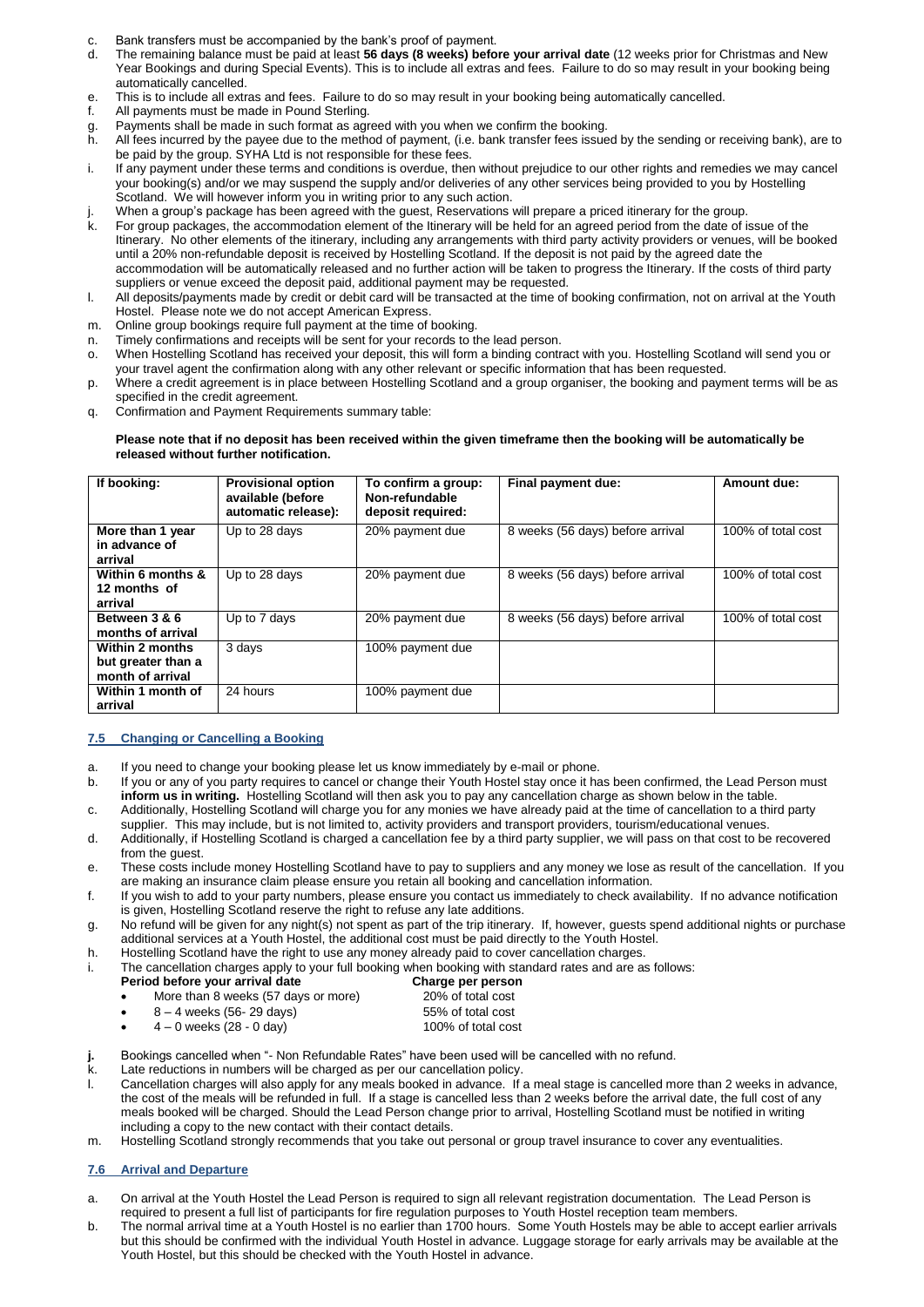- c. Groups wishing to arrive later than 1800 hours on their arrival day should notify Hostelling Scotland prior to arrival to retain the accommodation booked. On arrival, for group parties, the Lead Person must agree to be responsible for the code of conduct in line with the Hostelling ethos (1.3) and behaviour of their party at any time during their stay and provide a mobile phone number to be contactable at all times. The Lead Person may be liable for damage caused by the action of their party members and/or be asked to remove their group from the Youth Hostel if behaviour is unacceptable. Any damage to the Youth Hostel or its contents will be charged to the group.
- d. The Lead Person is responsible for ensuring that their group maintain the programme schedule, as early or late departure may result in the activity/venue or other may not be available out with the agreed time.
- e. Guests are expected to leave the Youth Hostel by the required departure time, notified at each Youth Hostel reception, this is normally 1000 hours.
- f. If any damage charges are to be made and are not resolved directly with the Youth Hostel, you will be notified within 14 days of departure. Hostelling Scotland reserve the right to delay the total costing subject to quotations from contractors. An invoice will be sent and full payment is required no later than 14 days from the issue date on the invoice.
- g. Hostelling Scotland is open to all and treats all guests with respect and dignity and aim to create an environment in which all individuals are free from discrimination or harassment irrespective of their background, beliefs, culture or abilities. Hostelling Scotland will take all reasonable steps to ensure the inclusion and fair treatment of all the users of our services. Our number one priority is the safety and comfort of everyone. Where an individual's circumstances may lead to special accommodation or catering requirements, you can continue to make the booking of your choice, but you will need to get in touch with us, in advance of your arrival, this will enable us, subject to availability, to update our notes and make your check in a smoother process. You can notify us of any changes to your booking by emailing the hostel direct or [reservations@hostellingscotland.org.uk](mailto:reservations@hostellingscotland.org.uk) and we will contact you to discuss this. Please note our Central Reservations Team is available Monday to Friday from 9am to 5pm.

# **7.7 Groups with Young People**

- a. To ensure the rights of children are protected and risk minimised, Hostelling Scotland accommodate children travelling as part of a bone fide group or school through the following:
	- Young people over 5 years and less than 16 years will be accommodated in same gender room accommodation designated for their group use only.
	- All group leaders (Lead Persons) and drivers will be accommodated in separate accommodation from their group members where possible and will be allocated rooms as close as possible to the young people to enable effective supervision. Separate accommodation may be subject to a supplementary charge.
	- Hostelling Scotland requires the Lead Person to hold in their possession medical details and emergency contact details for each young person in their care and make this available to Hostelling Scotland team/ Activity partner in emergency situations.
	- The Lead Person is responsible for the behaviour of children in their care at all times. Hostelling Scotland do not accept responsibility for the care and supervision of children in our Youth Hostels.
	- The Lead Person and all group participants are expected to adhere to the Hostelling Scotland Code of Conduct and Hostelling Ethos at all times.
- b. Mixed gender groups should ensure they have adequate leaders of both genders. The recommended ratio is 1:8 (according to child protection guidelines) and this may need to be higher for groups of children with special needs. There is a legal requirement at most licenced Youth Hostels for a minimum 1:10 ratio of adults to children.
- c. Junior rates applies to youths under 16 years. Persons that are 16 and over will be charged the senior rate

# **8 RENTAHOSTEL and PRIVATE HIRE FOR EXCLUSIVE USE SPECIFIC TERMS AND CONDITIONS**

# **8.1 Definition and Parameters of RentaHostel for Private Hire**

- a. Hostelling Scotland RentaHostel for private hire enables a guest to hire a whole Youth Hostel for exclusive use. No other guests can use the Youth Hostel at the same time, and the RentaHostel guest has full use of all Youth Hostel facilities except catering kitchens. Self-catering kitchens are available in all RentaHostel).
- b. The facilities available in a RentaHostel are the same as those available during the normal open season. This means that the accommodation is usually in bunk bedded rooms.
- c. In the event that you instruct third party contractors to operate within our premises i.e. caterers, disco firms, bar services or other, you must ensure that they possess all relevant insurances, qualifications and licences as required. Copies of these should be provided to Hostelling Scotland for reference prior to the start of your rental period. Hostelling Scotland will charge a commission on services provided by approved third party suppliers.
- d. You can bring any number in your group, up to the **maximum number of beds available** for your chosen Youth Hostel (full details are in the relevant Youth Hostel profile). Fire Regulations require that Hostelling Scotland know the actual number of people in your group, which should be confirmed to Reservations **four weeks** prior to your arrival date.
- e. Any changes should not exceed the Youth Hostel capacity and should be notified to Reservations up to the arrival date.
- f. You will find in your booking pack a RentaHostel Group List, which requires the names of all individuals using the Youth Hostel during your stay. The completed Group List should be presented to the Manager or team members on arrival. This list should also be used to register that all guests have arrived.
- g. Hostelling Scotland reserves the right to require the Lead Person to organise, at his/her own cost, stewards from a reputable stewarding company, if appropriate to the event being held in the Youth Hostel.
- h. Youth Hostels can be hired as a RentaHostel for commercial use at the discretion of Hostelling Scotland.
- i. Hostelling Scotland will not permit conduct or activities which could cause an offence on racial, political, sectarian or religious grounds, or which could constitute a threat to public order.
- j. Hostelling Scotland cannot accept bookings for events which may bring Hostelling Scotland into disrepute.<br>k. RentaHostel quests can arrive anytime from 4pm on the day of arrival and need to leave by 10am on the d
- RentaHostel guests can arrive anytime from 4pm on the day of arrival and need to leave by 10am on the departure date. Early and late departure is available on request but will be charged at £50.00 per hour.
- l. When you have made a reservation you will be requested to confirm your booking by means of a 20% non-refundable deposit of the total cost. If the deposit is not received by the agreed date (usually 7 days) the beds or rooms will be automatically released from the system.

# **8.2 Events, Conferences & Functions**

a. The maximum capacity of the event, conference and function facilities at Youth Hostels is equal to the residential capacity of the hostel at any time. Please note that the maximum capacity for these Youth Hostels as specified in the current and relevant Youth Hostel profile. The Group List must include numbers of all guests including non-residential guests.

## **8.3 Minimum Hire Periods**

- a. During certain times of the year including Special Events, Christmas and New Year, a minimum stay requirement will be set for RentaHostel for private hire. This will be a minimum of three to five nights depending on the holiday period.
- b. The minimum RentaHostel for private hire period for Wedding Hire is two nights.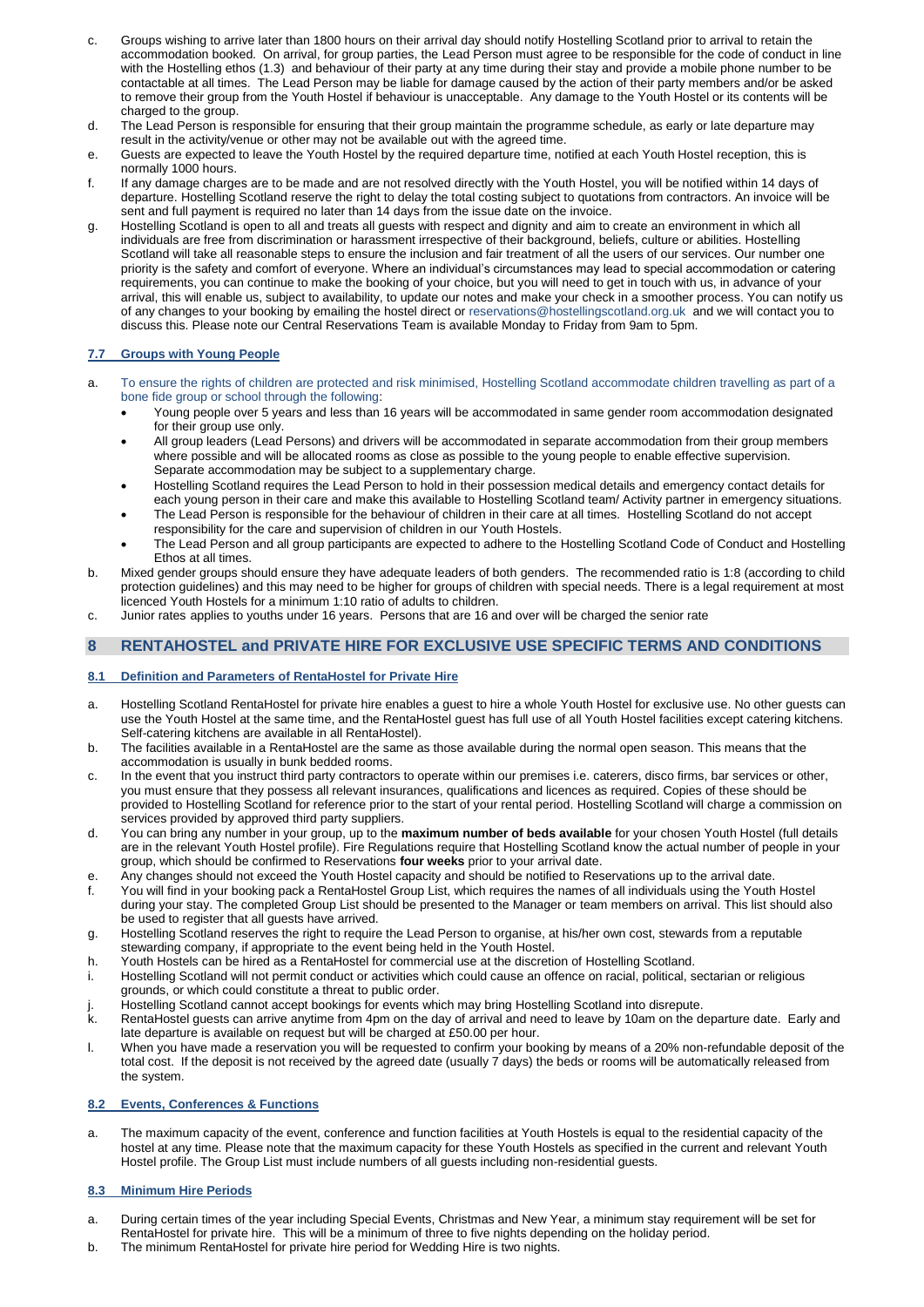c. The minimum RentaHostel for private hire period is generally two nights – exceptions will be considered and a supplement charged.

# **8.4 What is Included**

- a. You will have use of a fully furnished Youth Hostel. To give you the peace and freedom that our RentaHostel guests are looking for, the Youth Hostel Manager or team members will be contactable but may not be in the Youth Hostel throughout your stay. On arrival you will be advised of contact details for the member of team or the Hostelling Scotland support services if required. The Youth Hostel Manager or team member may be resident during your stay.
- b. All utility costs (gas, electricity, water etc.) are included in the price of the RentaHostel.
- c. All bed linen is supplied at the Youth Hostel with the exception of Glen Affric where pillows and blankets are provided but guests will need to bring a 3-4 season sleeping bag and a pillow case.-.
- d. The Youth Hostel Manager or team member will clean the toilets and shower areas if you are booked for more than two nights. e. Catering equipment and crockery may be limited due to the size of the Youth Hostel you have chosen. If you have any special
- requirements, it is best that you check before continuing with your booking that the facilities are suitable for your needs. f. A profile of the Youth Hostel you have chosen will be included in the initial pack sent to you or is available upon request.
- g. Only the self-catering kitchen is available for use, access to the main catering kitchens is not permitted.

#### **8.5 Definition and Responsibilities of Lead Person**

- a. Each group staying in a RentaHostel for private hire must have at least one designated Lead Person. This is usually the person who makes the booking and the signatory on the booking form. Hostelling Scotland will deem this to be the case unless a written and signed agreement is received from another designated person(s).
- b. The Lead Person must be 25 years old or over and must be staying with the group for the whole rental period.
- c. The Lead Person is responsible for the payment of the booking, the safety of the group and the general housekeeping of the Youth Hostel during the stay. The designated Lead Person will be liable for any damage to the property. The Lead person will be made familiar with the fire alarm procedures and is expected to evacuate the premises in the case of fire alarm and to notify the fire brigade and hostel manager/ team members immediately
- d. Groups with large numbers of junior members (under 18 years) will require a leader ratio of at least one leader per eight juniors as per our standard Group Terms and Conditions.
- e. It is the responsibility of the Lead Person to ensure that all members of the group are fully aware of the terms and conditions.
- f. You are asked to take due care of the Youth Hostel and its equipment during your stay. You should check on arrival and report any shortcomings, damage or missing items immediately to the Youth Hostel Manager or team member. Your group should keep the kitchen, lounge and bedrooms clean and tidy throughout your stay.
- g. The Lead Person is expected to report any damage caused by any member of your group immediately to the Youth Hostel Manager or team member. Failure to do so may compromise the safety of your group during your stay for which Hostelling Scotland will take no responsibility.
- h. Any damage to the Youth Hostel or its contents will be charged to the group.

# **8.6 Assured Standards for Departure**

- a. Prior to your departure the Youth Hostel Manager/ team member will go over the Assured Standards for Departure Agreement.
- b. Hostelling Scotland reserve the right to charge a maximum of £200.00 should these standards not be met at time of departure.
- c. The following charges will be made if the points on the Assured Standards Document are not completed and signed as required: Extra cleaning will be charged at £- £10.00 per hour and any damage as per invoice from relevant contractor plus administration fees
- d. Any additional damage charges will be notified within 14 days of departure. Hostelling Scotland reserves the right to delay the total costing subject to quotations from contractors. An invoice will be sent and full payment is required no later than 14 days from the issue date on the invoice.
- e. Hostelling Scotland is a member of the Green Tourism Business Scheme. Where there are no local recycling facilities available Hostelling Scotland kindly ask as per the Assured Standards that you remove all cans, bottles, newspapers etc. to your local recycling point. Guests are responsible for the removal of all rubbish from the Youth Hostel.

#### **8.7 Young People**

- a. Hostelling Scotland welcome all ages. However, some of our Youth Hostel buildings and fittings have not been designed for children under the age of 5 years. Some Youth Hostels do provide equipment (cots/highchairs) which are suitable for infants (0-3 years). Please check with the Youth Hostel before you go.
- b. Parents/guardians should be fully responsible for and be especially mindful of young children in communal areas, such as kitchens. All children must be accounted for in the total number of guests.
- c. Disposal of nappies should always be contained in the appropriate bins in sealed nappy sacks.

#### **8.8 Membership**

a. Hostelling Scotland is a not for profit charitable- membership organisation. If the Lead Person is an existing member and has a current life or individual membership this is acceptable.

#### **8.9 Payment and How to Book**

- a. Telephone Reservations on 0345 293 7373 to check availability, e-mail us on [reservations@hostellingscotland.org.uk](mailto:reservations@hostellingscotland.org.uk) or visit our website at www.hostellingscotland.org.uk/rentahostel.
- b. Provisional bookings will be held until an agreed date (usually 7 days). You will be sent Assured Standards for Departure, Booking Statement and Booking Form (if not already received), which must be completed and returned by the agreed date to Sales & Reservations within 7 days.
- c. A non-refundable deposit of 20% of the total cost of the booking is required at this time to secure the booking. **If booking within 56 days, 8 weeks of arrival date then full payment is required (12 weeks prior for Christmas and New Year Bookings and during Special Events).** This is to include all extras and fees. Failure to do so may result in your booking being automatically cancelled.
- d. Payment may be made by debit or credit card. The following card types are accepted: Visa Delta, Visa Electron, JCB, MasterCard, Visa and Solo. The card used must be in the name of the person making the booking. Payment may also be made by cheque if it is received **8 weeks (56 days)** of the first arrival date on the booking. Hostelling Scotland reserves the right to cancel the booking with full cancellation charges if the cheque does not clear through the banking system.
- e. Hostelling Scotland recommends an orientation visit to the Youth Hostel prior to your booking but we do understand that this may not always be possible. However, the Youth Hostel Manager or team member will endeavour to contact you at least two weeks before the date of your booking to ensure that all arrangements for your stay are in order.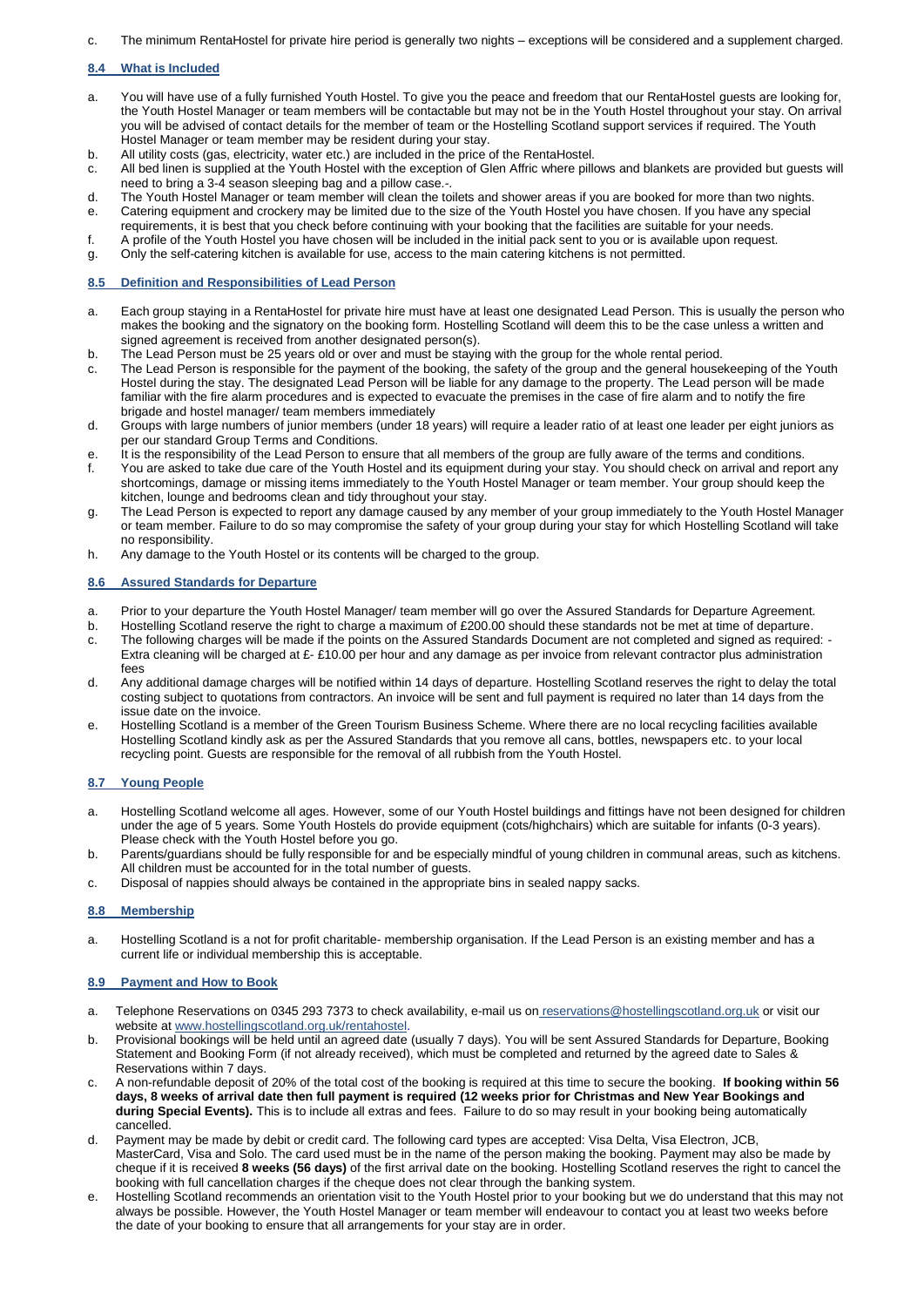f. The balance payment must be received by Reservations no later **56 days (8 weeks) before your arrival date (12 weeks prior for Christmas and New Year Bookings and during Special Events)**. This is to include all extras and fees. Failure to do so may result in your booking being automatically cancelled.

# **8.10 Changing or Cancelling a Booking**

a. If you have to cancel your booking, please inform Reservations immediately. **All cancellations must be confirmed in writing.** If you cancel the booking more than 8 weeks before arrival the deposit will be retained. If you cancel your booking after confirming with payment of your deposit, the following charges will apply:

# **Period before your arrival date Charge Charge More than 8 weeks (57 days or more) COMP** 20% of total cost

- More than 8 weeks (57 days or more) 20% of total cost 8 4 weeks (56 29 days)
- $8 4$  weeks (56 29 days) 55% of total cost<br>  $4 0$  weeks (28 -0 day) 65% of total cost
- $4 0$  weeks (28 -0 day)
- b. Cancellation charges will also apply for any meals booked in advance. If a stage is cancelled more than 2 weeks in advance, the cost of the meals will be refunded in full. If a stage is cancelled less than 2 weeks before the arrival date, the full cost of any meals booked will be charged
- c. Should the Lead Person change prior to arrival, Hostelling Scotland must be notified in writing including a copy to the new contact with their contact details

#### **8.11 Arrival and Departure**

- a. The Youth Hostel will normally be available on your arrival date from 1600 hours. The Lead Person should be first to arrive at the Youth Hostel for check in procedures.
- b. You will be asked for your estimated time of arrival on the booking form. Should this change at any time, please let us know as soon as possible so that the Youth Hostel Manager or colleagues can be there to assist you.
- c. Departure from the Youth Hostel is- 10.00am
- d. The Youth Hostel Manager or team member will be there to check you out from the Youth Hostel and ensure that the Assured Standards for Departure have been met. The Assured Standards form must be signed before departure or it may result in charges. Please ensure that you allow enough time for the inspection.
- e. Early arrival and late departure charges are charged at £50.00 per hour.

(Please note: If departing from Loch Ossian on a Sunday, due to the train departure time no extra charges will be levied as long as the Youth Hostel is vacated by 1730 hours. Should you require this later departure time, please advice Reservations at time of booking).

# **9 INTERNET BOOKINGS SPECIFIC TERMS AND CONDITIONS**

# **9.1 Definition of an Internet Booking**

- a. Internet bookings are those made via the booking engine on the Hostelling Scotland websit[e www.hostellingscotland.org.uk.](http://www.hostellingscotland.org.uk/)
- b. It is possible to book Hostelling Scotland accommodation through Online Travel Agents (OTA). Such bookings are subject to the terms and conditions of the provider site, and are also subject to the general Hostelling Scotland terms and conditions laid out in this document.
- c. For bookings through 3rd party Online Travel Agents (OTA's) with the exception of HIHostels.com, all prices quoted will include a daily membership fee per person per night; full members of Hostelling Scotland and HI using these channels are not entitled to a membership refund
- d. Prices and dates displayed for Youth Hostel bookings are for beds in shared dormitory accommodation only. Room prices when available are given as an extra option during the booking process.
- e. Private rooms are available at most Youth Hostels throughout the year at an additional cost. If rooms are available you will be given the option to upgrade during the online booking process. **Please note the majority of our beds are bunk beds in shared and private accommodation. If you have a specific requirement then please contact reservations or the hostel direct in advance, 72 hours prior to arrival**

#### **9.2 Definition and Responsibilities of Lead Person**

a. The person making payment for any booking will be deemed the Lead Person and assumes responsibility for the accuracy of the booking, the payment details submitted and for conveying all necessary booking details and terms and conditions to the other members of the party.

# **9.3 Membership**

- a. Youth Hostel overnight prices quoted assume full membership of Hostelling Scotland or another National Association member of HI se[e www.HIhostels.com.](http://www.iyhf.org/) If membership is not already in place it should be purchased at the time of booking. If a guest arrives at a Youth Hostel without a valid membership card they will be required to purchase full membership or pay a daily membership fee at the current rate.
- b. Membership can be purchased on our websit[e www.hostellingscotland.org.uk](http://www.hostellingscotland.org.uk/)

## **9.4 Payment**

- a. The booking reference number displayed at the end of the booking process or on the booking statement must be recorded and retained safely as proof of booking and payment.
- b. Card payment details submitted are processed automatically and securely, and the entire booking cost will be fully charged at the time of booking.
- c. Options may be available to users for building a customised Youth Hostel itinerary, selecting a pre-built itinerary or choosing from a range of Youth Hostel Holiday packages. In such cases, the entire itinerary or package will be treated as the booking and will be charged in full at the time of booking.
- d. No booking fees are charged by Hostelling Scotland for credit or debit card transactions. The following card types are accepted: Visa Delta, Visa Electron, JCB, MasterCard, Visa, Solo, and Maestro. The card used must be in the name of the person making the booking. All transactions are in Pounds Sterling currency.
- e. A successfully authorised card payment transaction will result in a confirmation page being displayed, showing the booking reference number. A booking statement should automatically follow this page. Any membership charges due and optional extra services within Youth Hostels are payable separately on arrival.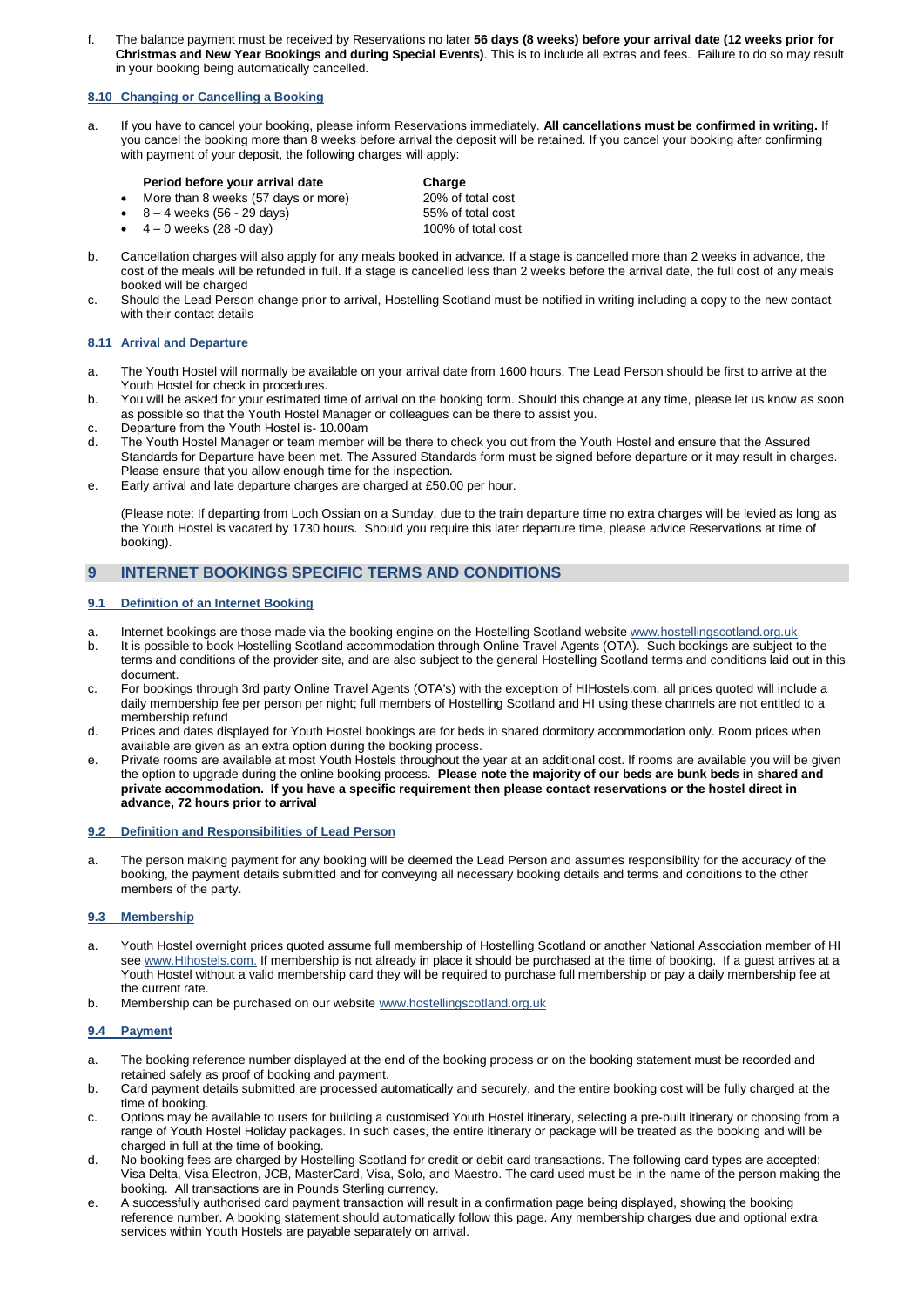f. In the event of problems with the card authorisation process, appropriate error messages should be displayed to inform you of the nature of the problem. If you are in any doubt as to whether a payment has been successfully processed, please contact Reservations at [reservations@hostellingscotland.org.uk](mailto:reservations@hostellingscotland.org.uk)

# **9.5 Promotional Offers**

a. Hostelling Scotland often makes promotional offers available to guests, which are generally notified to those guests who have agreed to be contacted by email regarding such offers. To obtain the discount available, guests must give the correct offer code at the time of booking. No discount can be applied retrospectively to bookings which have already been made. Each offer will be subject to specific terms and conditions which can be viewed on the Hostelling Scotland website [www.hostellingscotland.org.uk](http://www.hostellingscotland.org.uk/)

# **10 BUYING OR USING GIFT VOUCHERS SPECIFIC TERMS AND CONDITIONS**

# **10.1 Purchase of Gift Vouchers**

- a. Full payment must be made before vouchers are dispatched.
- b. Whenever possible gift vouchers will be dispatched on the next working day following the day the order was placed.
- c. The guest must notify Hostelling Scotland within 3 days of delivery if there is a discrepancy with the order.

# **10.2 Redemption of Gift Vouchers**

- a. Gift vouchers are only valid for bookings made via Reservations or selected Youth Hostel.
- b. Gift Vouchers are valid for 2 years from date of purchase
- c. Subject to availability Hostelling Scotland gift vouchers can be exchanged for:
	- accommodation
	- full Membership
	- food and beverage

#### d. Vouchers are not:

- accepted in any Youth Hostel retail shop, café or restaurant, except for meals pre-booked vi[a www.hostellingscotland.org.uk](http://www.hostellingscotland.org.uk/) or via Reservations.
- accepted in affiliated hostels or any hostel out with the Hostelling Scotland proprietary network
- sold on a sale or return basis
- permitted to be returned unless it can be demonstrated that Hostelling Scotland has been in error in fulfilling the guest's order
- to be redeemed for cash in any circumstances
- 
- e. The voucher number must be given at the time of booking, and each voucher number can only be used once.<br>f. If used for an accommodation booking or purchase of meals. voucher(s) must be handed over on arrival at the If used for an accommodation booking or purchase of meals, voucher(s) must be handed over on arrival at the Youth Hostel or the booking/purchase will be treated as unpaid.
- g. If used for membership purchase, voucher(s) must be submitted to Youth Hostel or Reservations at Hostelling Scotland Head Office (as advised) before membership card is issued.
- h. Hostelling Scotland terms and conditions for guests apply when redeeming vouchers.

#### **10.3 Change and refunds**

- a. No change will be given if the value of goods/services purchased is less than the value of the gift voucher(s) used. Any difference will be treated as a donation to Hostelling Scotland, charity number SC013138.
- b. If a booking paid by gift vouchers is cancelled, the refund can only be issued by Reservations at Hostelling Scotland Head Office. The refund (minus the cancellation fee) will be given in the form of online voucher(s). If a booking involves payment by gift voucher and another form of payment, the cancellation fee will be taken from the non-voucher element as far as possible.

# **11 EVENTS, CONFERENCE & FUNCTIONS BOOKINGS SPECIFIC TERMS AND CONDITIONS**

#### **11.1 Definition and Requirements of an Event and Conference Booking**

- a. Event, Conference & Function bookings are defined as those where parties make use of conference/seminar room(s) and/or facilities with or without booking catering. Accommodation bookings may be added to a Conference/Seminar booking.
- b. Every Event, Conference & Function party is required to have a leader, designated as the Lead Person, who is responsible for making and paying for the booking and is the main point of contact before, during and after the stay. The Lead Person must be at least 18 years of age.
- c. For all Event/Conference & Function bookings, Hostelling Scotland must have a direct mobile contact telephone number for the Lead Person, and a contact address and email address.

#### **11.2 How to Book**

- a. Event, Conference & Function bookings cannot be made online. Bookings can be made by contacting the Youth Hostel or Reservations on 0345 293 7373 or at [reservations@hostellingscotland.org.uk.](mailto:reservations@hostellingscotland.org.uk)
- b. Your contract is with Hostelling Scotland and not a travel agent if you choose to use their services. If you do choose to book through a travel agency, any advice they give you, which is not based on advice which Hostelling Scotland have given them, is their responsibility. As a result, Hostelling Scotland do not accept any liability if you receive incorrect information or advice in these circumstances.

#### **11.3 Payment**

- a. When you have made a reservation you will be requested to confirm your booking by means of a non-refundable deposit equivalent to 20% of the booking cost. This will be paid at the time of booking or where this is not possible, by a date agreed with the Youth Hostel management. If the deposit is not received by the agreed date the booking for the conference/seminar facilities will be cancelled.
- b. All deposits/payments made by credit or debit card will be transacted at the time of booking confirmation, not on arrival at the Youth Hostel.